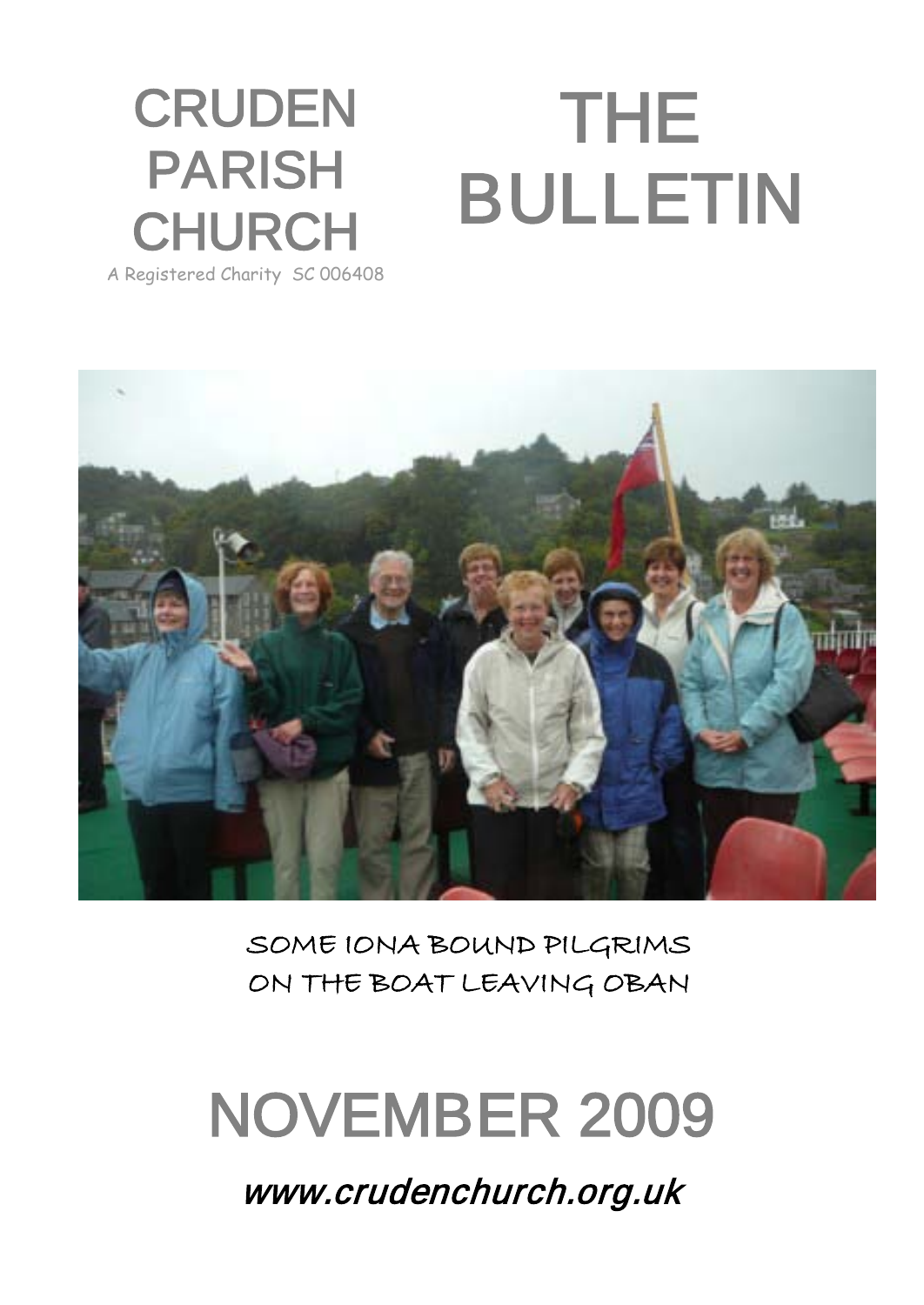# **DIARY DATES**

# **NOVEMBER 2009**

### EACH WEEK

*Sundays* 10.00 am Children's Sunday Club in the Old Church & Stables

| Sunday 1st      | $\ddot{\phantom{0}}$ | <b>MORNING SERVICE</b><br><b>Admission of New Communicant</b>                  | $10.00 \text{ am}$    |                                 |
|-----------------|----------------------|--------------------------------------------------------------------------------|-----------------------|---------------------------------|
|                 |                      | <b>Presentation of Elders' Long Service Certificates</b>                       |                       |                                 |
|                 |                      | <b>Adult Sunday School</b>                                                     | $11.30 \text{ am}$    | Church                          |
| Wednesday 4th   | $\ddot{\phantom{a}}$ | Time for Chat and Coffee<br><b>Choir Practice</b>                              | $10:30$ am<br>7.30 pm | Hall<br>Hall                    |
| Sunday 8th      | $\ddot{\cdot}$       | <b>REMEMBRANCE SERVICE</b> 10.30 am<br>Youth Organisations on Parade           |                       |                                 |
| Monday 9th      | $\ddot{\cdot}$       | Watch and Talk Group                                                           |                       | 7.30 pm Main Street, Cruden Bay |
| Saturday 14th   | $\ddot{\cdot}$       | Malawi Buttery Morning                                                         | 10.30 am              | Hall                            |
| Sunday 15th     | $\ddot{\cdot}$       | <b>MORNING SERVICE</b><br>Cruden Churches Walk                                 | $10.00$ am<br>11.30   | <b>Tarves</b>                   |
| Wednesday 18th: |                      | <b>Choir Practice</b>                                                          | $7.30 \text{ pm}$     | Hall                            |
| Friday 20th     | $\ddot{\cdot}$       | St Andrew's Night Dinner                                                       |                       | 7 for 7.30 pm Red House Hotel   |
| Sunday 22nd     | $\ddot{\cdot}$       | MORNING SERVICE 10.00 am<br><b>Sacrament of Baptism</b><br><b>Advent Study</b> | $6.30 \text{ pm}$     | Hall                            |
| Monday 23rd     | $\ddot{\cdot}$       | <b>Kirk Session</b>                                                            | $7.30 \text{ pm}$     | Hall                            |
| Sunday 29th     | $\ddot{\cdot}$       | <b>MORNING SERVICE</b><br><b>Sacrament of Holy Communion</b>                   | $10.00$ am            |                                 |
|                 |                      | <b>Advent Study</b>                                                            | $6.30 \text{ pm}$     | Hall                            |
| Monday 30th     | $\ddot{\cdot}$       | Cruden Guild<br>Gordon McKay - Scottish Night                                  | $7.30 \text{ pm}$     | Hall                            |

#### **FORTHCOMING DATE IN DECEMBER**

| Wednesday 2nd | Time for Chat and Coffee 10:30 am | Hall |
|---------------|-----------------------------------|------|
|               |                                   |      |

#### **NOVEMBER HYMN BOOK CH4**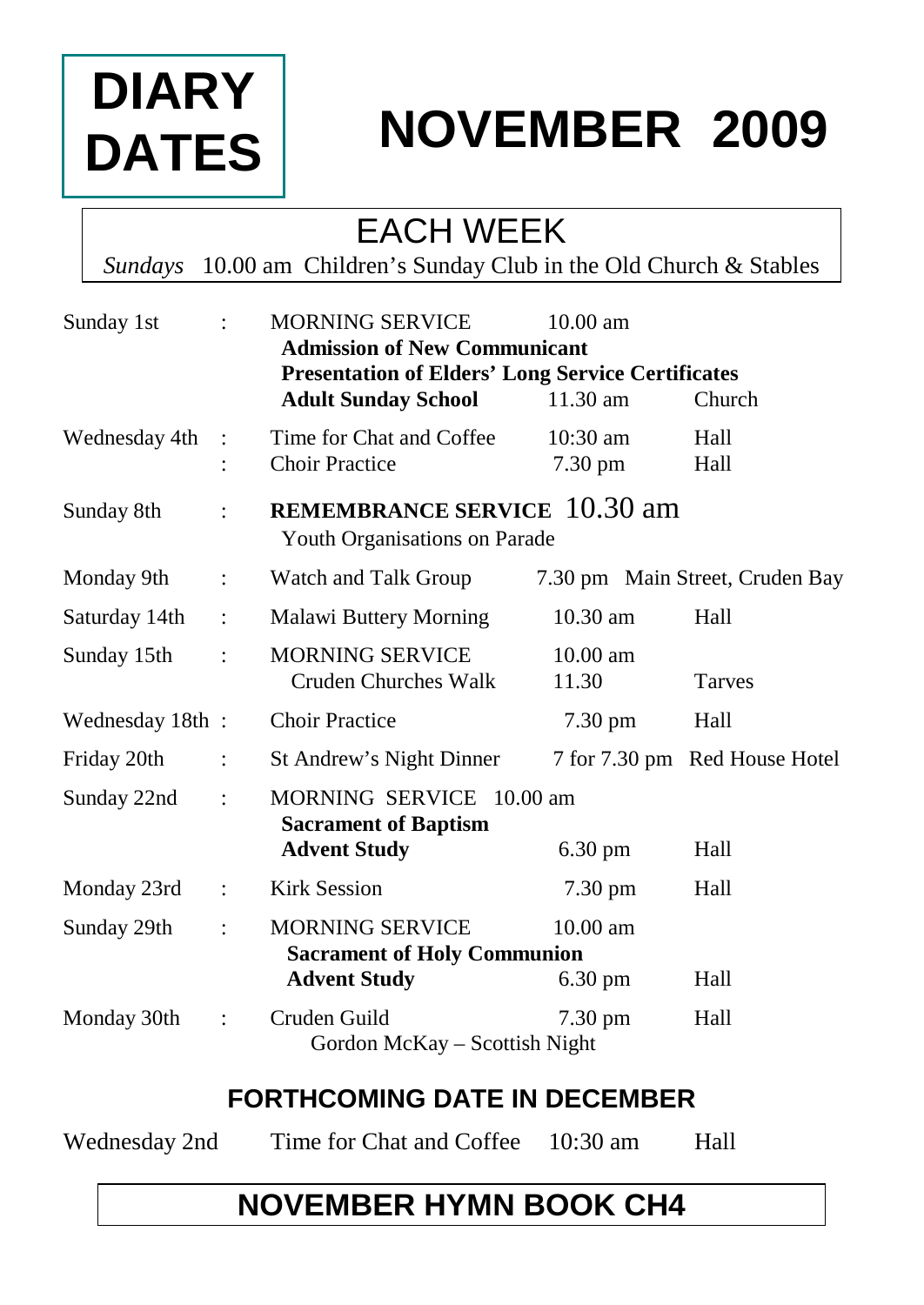At its October meeting, the Kirk Session decided to change the start time of the service on Remembrance Sunday. It will start  $\frac{1}{2}$  an hour later at **10.30 am.** 

#### RECENT DONATIONS

To the Girls Brigade for their rebuilding project £110. To Malawi Kitchen to enable a farmer to fund a child at secondary school £390.

For the transporting of good s to Ekwendeni in Malawi £150

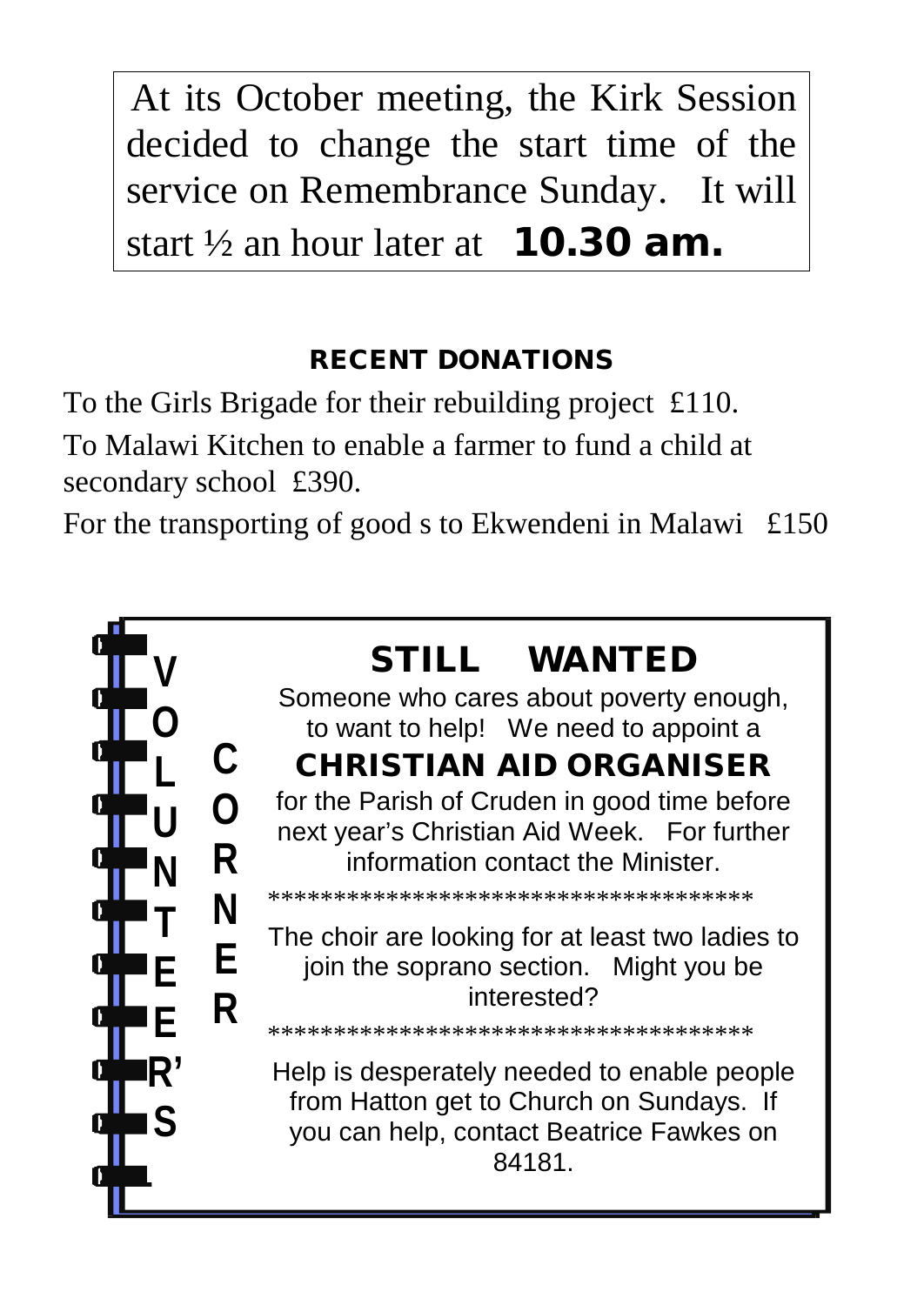#### **Cruden Parish Church Christmas Cards**

2 designs taken from Nativity Posters used many years ago by our Sunday School.  $\pounds 3$  for a pack of 10. 2 packs  $\pounds 5$ Available in the Church Hall or by phoning the Manse.



# FERWOL

#### **NOVEMBER ISSUE OF THE MAGAZINE OF THE CHURCH OF SCOTLAND**

**Hope for the future** Exploring the work of the Church of Scotland in Scottish prisons and with young offenders.

**A Questioning Faith** Profile of Alex Fergusson MSP, Presiding Officer of the Scottish Parliament and a Son of the Manse.

A Life in Service of Country Donald McGilp reflects on Remembrance Sunday.

**What Does the Lord Require of You?** Lynne McNeil reports from the annual meeting of the Guild.

**A Privilege to Care** Dr Murdo Macdonald offers a focus on end of life issues.

**Mrs Knox's packing** Jane Dawson discovers the roots of a 'start-up' kit for the Reformation in Scotland.

**Scottish Weather?** Thomas Baldwin's latest reports from Malawi focus on the work of the Livingstonia Synod of the Church of Central Africa Presbyterian.

*If you would like to read Life & Work, the magazine of the Church of Scotland, contact Isobel Young on 812360*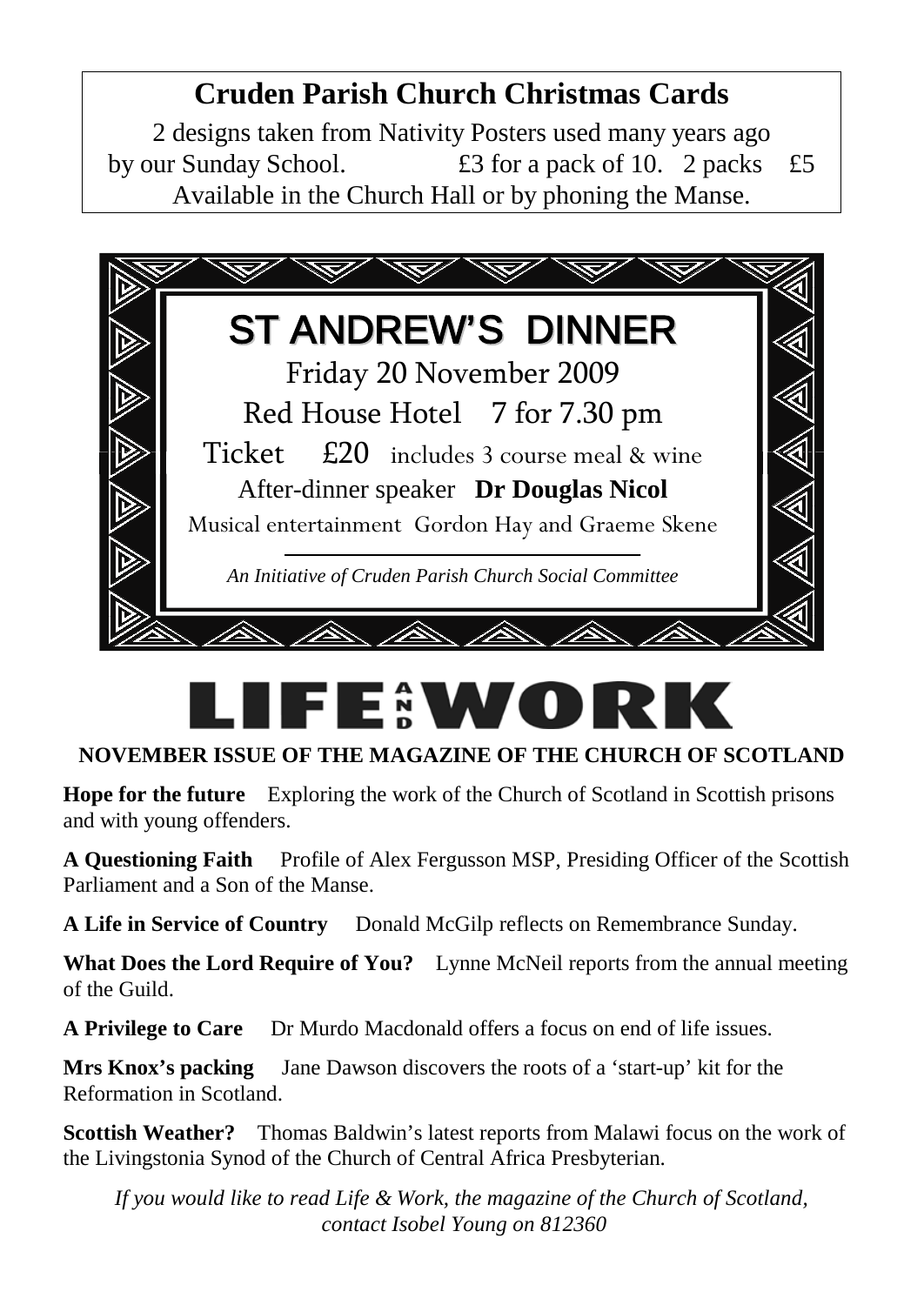# WATCH AND TALK GROUP 13 OCTOBER

This month's DVD was presented by Michael Portillo who gave the history of Christianity from the time when the Roman Emperor Constantine adopted the Christian Faith to when the Roman Catholic Church took control of the Christian Church. It would appear Constantine's idea of Christianity cannot be compared with the teachings of Jesus and the New Testament.

He saw no reason why he should not persecute and slaughter the pagans who refused to follow his rules. It would appear Constantine's reasons for becoming a Christian were probably politically motivated which may explain why he had his own version of a Spin Doctor in the name of Eusebius who had particular views about what should be included in the New Testament.

As the Roman Emperors became weaker in their control of the Empire, the Catholic Church and the Popes filled the void created by the fall of the Roman Empire. The Roman Catholic Church has, to this day, maintained considerable influence in the Christian Church. However, Michael Portillo concluded by saying that power is for politicians not churchmen.

Our next meeting will find us watching a DVD on the Reformation. This meeting will be held on Monday 9th November at 7.30 pm at the home of Marilyn Samways, 3 Main Street, Cruden Bay where old and new members will be made very welcome.

*Jenny McGarrol*

## EKWENDENI - FUND RAISING

| M |
|---|
| A |
| L |
| A |
| W |
| l |
|   |

#### **Buttery Morning**

A Buttery Morning in aid of Ekwendeni Hospital will be held in the Church Hall on Saturday **14 November** 2009 at 10 30 am.

There will be raffles, a sales table and cards made by the Card Making Group will be on sale.

A big Thank You is extended to those who have continued throughout the past year to provide wool, knitting and other goods for Malawi.

Please give your support to this fund raising event so that our church can continue to respond to the needs of the hospital.

C O R N E R

*Annette Garden*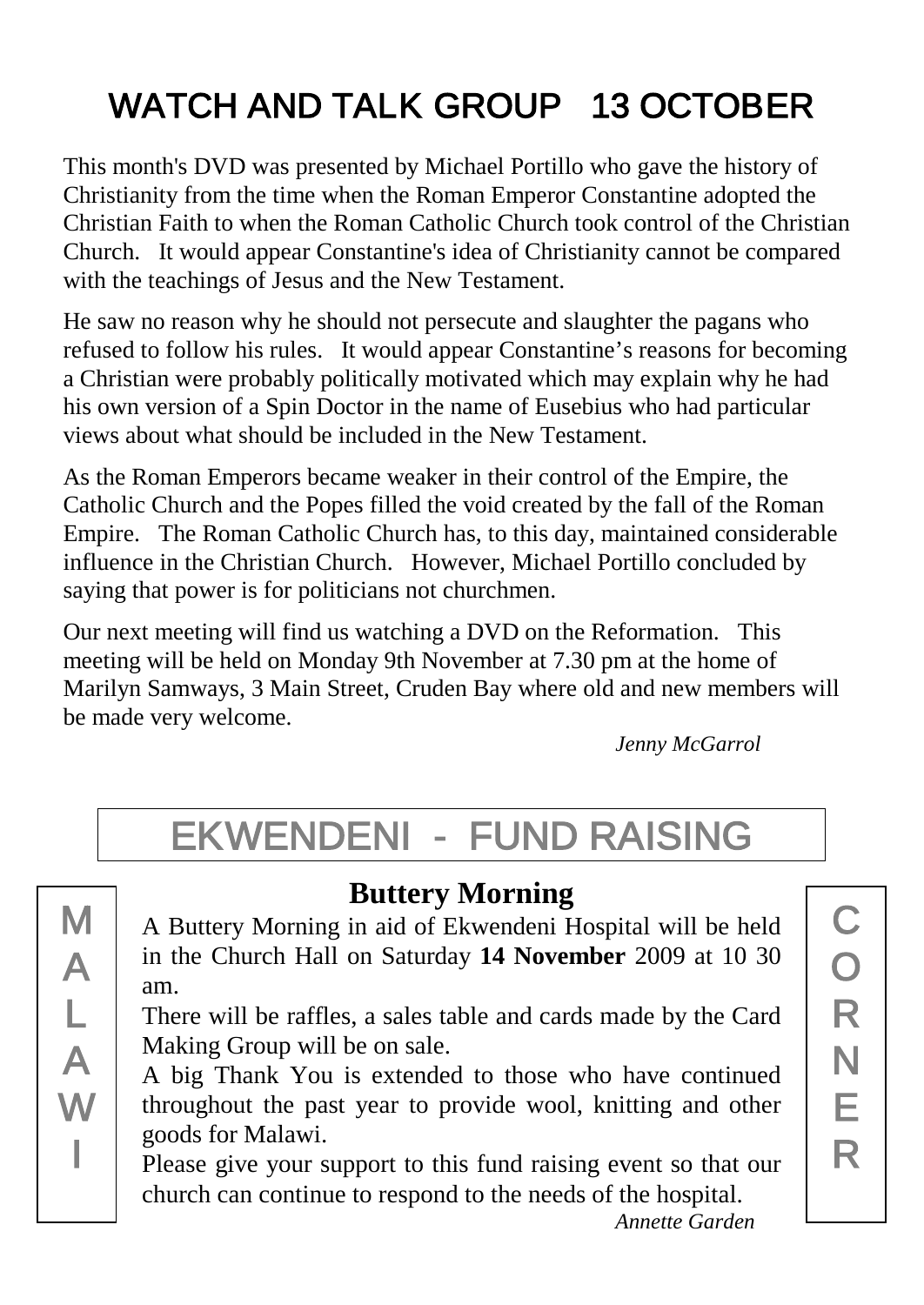

### CRUDEN CHURCH FAMILY

to **Mrs Norah Hardy, Sunnybank Care Home, Cruden Bay** and **Miss Hilda Davie, Lesmar, Upperrmill, Hatton** who will be celebrating their 90th Birthdays this month.

The minister would welcome, in writing please, any news for this feature in the Bulletin.



# **FOR SUNDAY EVENINGS IN ADVENT 6.30 pm – 8 pm in Cruden Church Hall** READY FOR CHRISTMAS

Thinking Through Advent

November 22nd LIGHT November 29th HOPE December 6th FAITHFUL SERVANTS December 13th JOHN THE BAPTIST

*All are welcome to come along to these evenings. Please register your interest with the Minister so that you can receive a copy of the booklet which will be issued for a little background reading to enable fruitful discussion to take place.*

*Also on these evenings we will think ahead to Christmas through poems, readings and looking at the stories behind some of our favourite carols.*

Annette Garden and Beatrice Fawkes will soon be choosing a Book Stall for Sundays 15th, 22nd and 29th November. The Stall will include items with the Christmas theme and your support will be most welcome.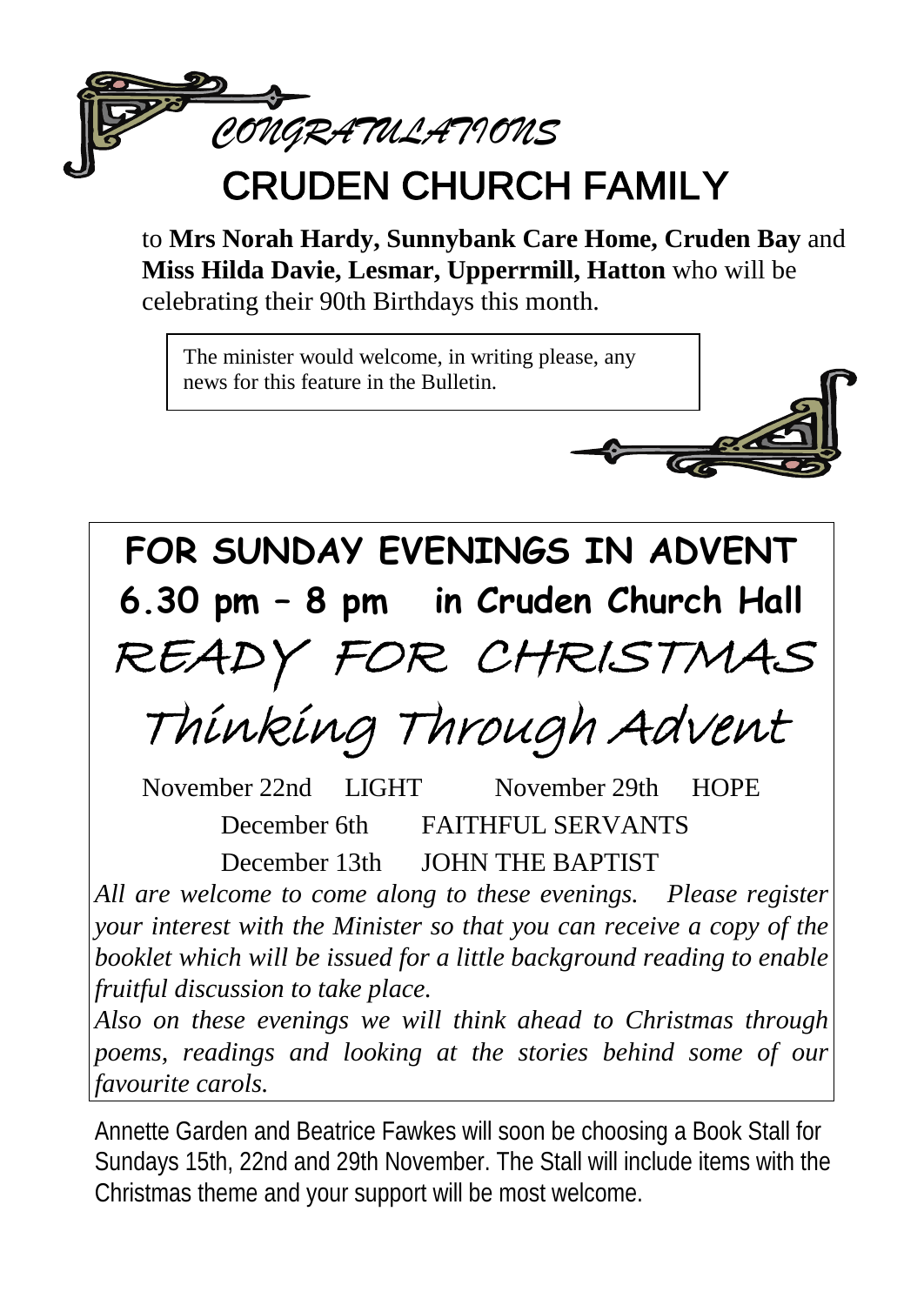I O N A Is this place really nearer to God? Is the wall thin between our whispers and His listening? I only know the world grows less and less Here what matters is conquering the wind, coming home dryshod, getting the fire lit. I am not sure whether there is no time here or more time, whether the light is stronger or just easier to see. That is why I keep returning, thirsty, to this place that is older than my understanding, younger than my broken spirit.

The Pilgrimage from Cruden Parish Church included those who would experience that spirit of Iona for the first time and those returning indeed thirsty, for more.

The dictionary defines the pilgrim as "one who travels a distance to visit some holy place, in performance of a vow." Standing on the shores of St Columba's Bay after an arduous trek to the south of the island, we were able to look over the horizon and imagine the little boat carrying Columba and his twelve monks sailing from Ireland towards these unknown shores not knowing whether this land held friend or foe or would be fertile enough to sustain them to settle here. They could never have foreseen that the path they trod would have such impact down through the centuries and that many pilgrims would come desiring to walk in their footsteps. They put the past firmly behind them and moved on to live a life of obedience and discipleship which resulted in the Gospel of Christ being spread throughout Scotland and Europe. And so we were challenged to think of the importance of the path we choose through life and the effect our actions will leave behind for future generations.

Travelling over the Machair along beautiful white sandy beaches and just able to see the outline of Tiree in the distance, we arrived at the Hermit's Cell where the monks would regularly spend a few days in isolation to meditate and draw closer to God. Here we were asked to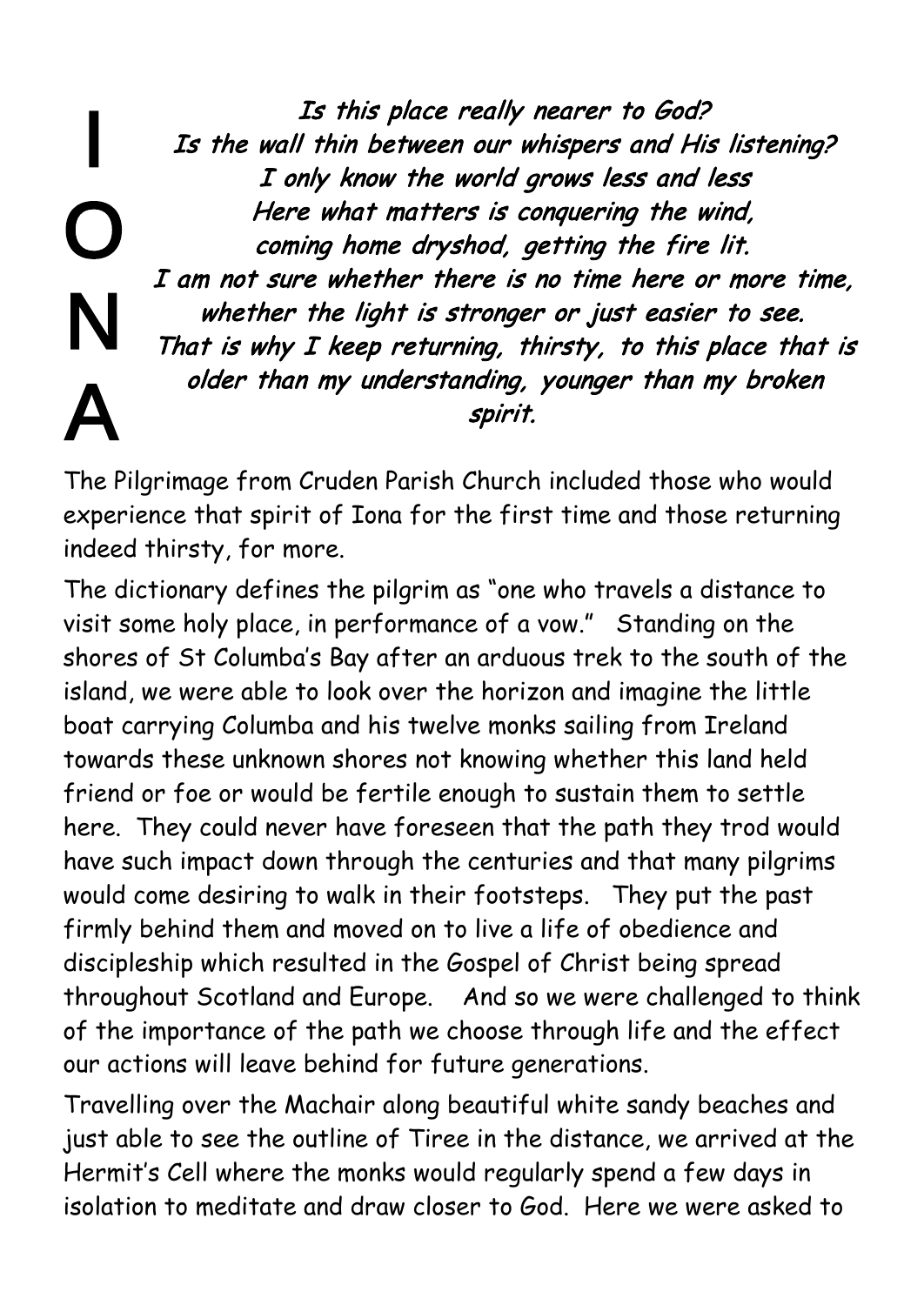reflect on the need to set ourselves apart from our daily busyness to nurture our relationship with God.

Continuing on our journey to the north of the island meant that the large majority of the group were taken out of their comfort zone and physically challenged with the climb up Iona's highest hill, Dun I. On conquering the summit there was much applause and clicking of cameras both to record the occasion and the spectacular views around the island.

After a precarious descent from Dun I (which left one pilgrim with a very wet bottom!) we headed for the beach on the very northern tip of Iona from where we could view Staffa and Fingal's Cave and recall the boat trip we had made there the previous day when we had felt the power of the sea around us and marvelled at the awesomeness of God's handiwork. With a gentle breeze blowing around us and a warm sun overhead we joined in a simple sharing of bread and wine. As we did this the words of Psalm 133 came to my mind – "Nothing is more pleasing to God than when brothers live together in harmony … for that is where God's blessing is to be found" and I silently gave thanks for the many blessings God had poured on us in our time together.

**We had been blessed** in the fun and laughter we shared as we walked and at the table while eating exquisite food together.

**We had been blessed** in our time of reflection at the end of each day when Rodger delighted us by relating stories from 'Adomnan's Life of Columba'.

**We had been blessed** in and through the worship in the Abbey each morning and evening as we prayed and sang together and shared in an Agape Meal.

**We had been blessed** in the connecting of our lives with each other and with God.

'There are moments when life feels real, when we touch the spirit in each other and share the beauty and sorrows of our lives and our hearts gain understanding and grow strong. '

Catherine Leitch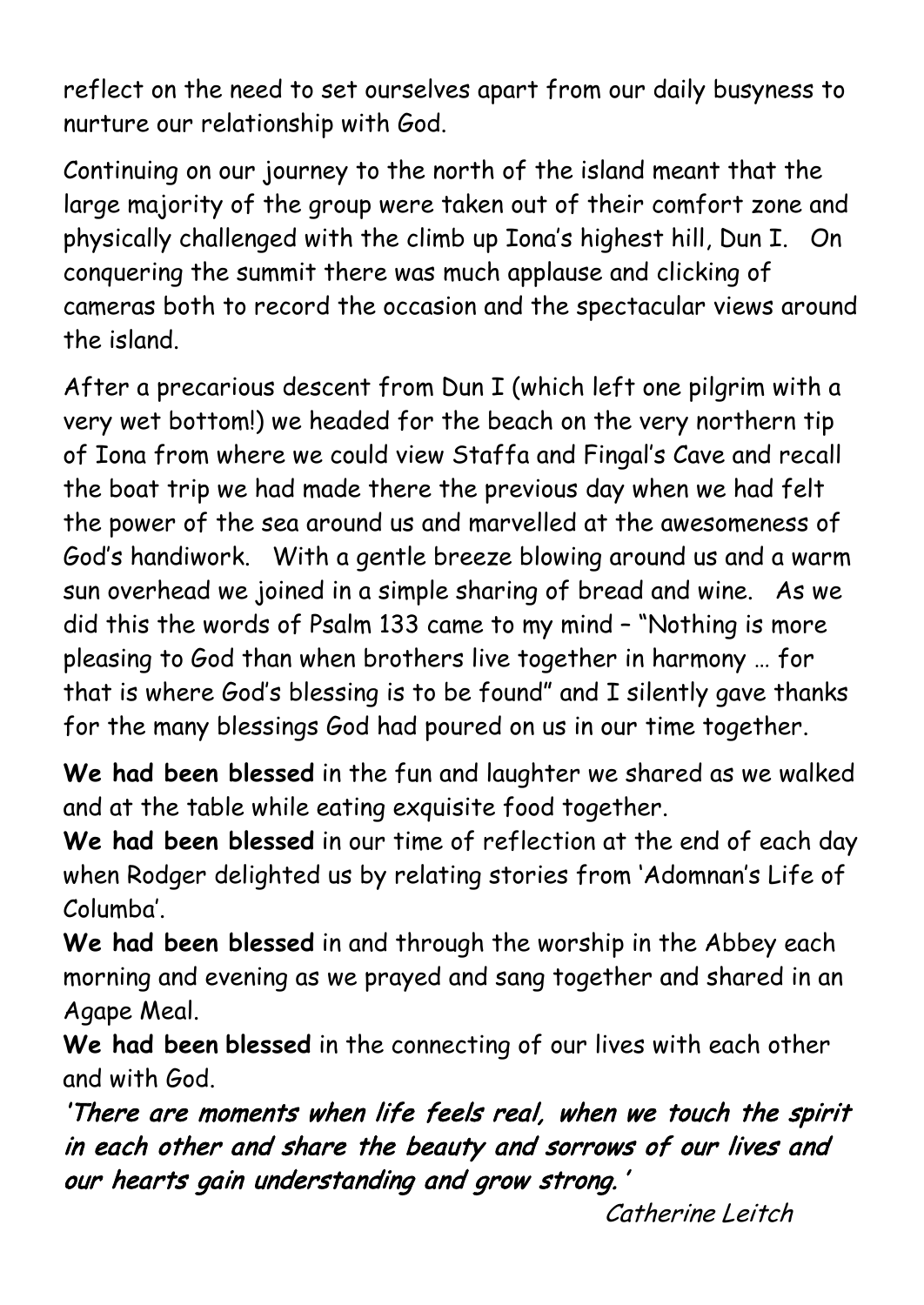### CRUDEN CHURCHES WALK

#### **WHITEHILLS STONE CIRCLE AND GREEN HILL, MONYMUSK Sunday 13 September**

We left the car park for the Tillyfourie cycle trail along a wide-open track that rose gently through open woodland. Whitehills' prehistoric stone circle was our first objective. The huge altar stone and one flanker were still intact, as was standing stone No. 5 on the perimeter of the extensive circle.

After a fairly level stretch, our track left the main cycle trail and rose steeply through woodland until it reached open moorland. The route continued north rising sharply alongside a fence until we reached the summit of Green Hill (just over 1,000 feet) where the whole panorama of Donside opened out for us.

We carefully descended the rough track to meet up with a wide-open forestry road just over the halfway point at marker point 4 on our map, but 6 on the ground. We took that irregularity and the further one in our stride and circled back southward, the track rising gently as it cleared the woodland.

On the last lap, we were intrigued by the land formation in a nearby field and, a little later on, pooled our observations of flight, markings and size to identify a woodpecker as it dipped away from us.

#### **LOGIE DURNO Sunday 11 October**

We were pleased to welcome Robert's sister, Isobel, on our walk. Her wee dog, Scruffy, was our pacesetter stepping out smartly, ears cocked and tail wagging, being reined in occasionally to have twigs and grasses plucked from his undercarriage.

Our starting point was a village hall, a popular dance venue many years ago. The massive form of Bennachie dominated the countryside as we headed up a quiet country road into the wind. A short woodland section provided shelter, and we emerged again at Logie Durno Church.

Apart from a roofless family crypt, nothing else remained, a mass of ivy suggesting the shape of the original church. Lichen covered upright stones and moss-covered flat stones, where visible, dated back to the early 1800s. We looped south to the banks of the Ury to the site of three small symbol stones. Close by was a row of pet memorials, "Gip" being a recurring favourite.

The refurbished Logie House was visible through the trees as we headed back to Whiteford and then Lochters for coffee.

*Margaret Wisely*